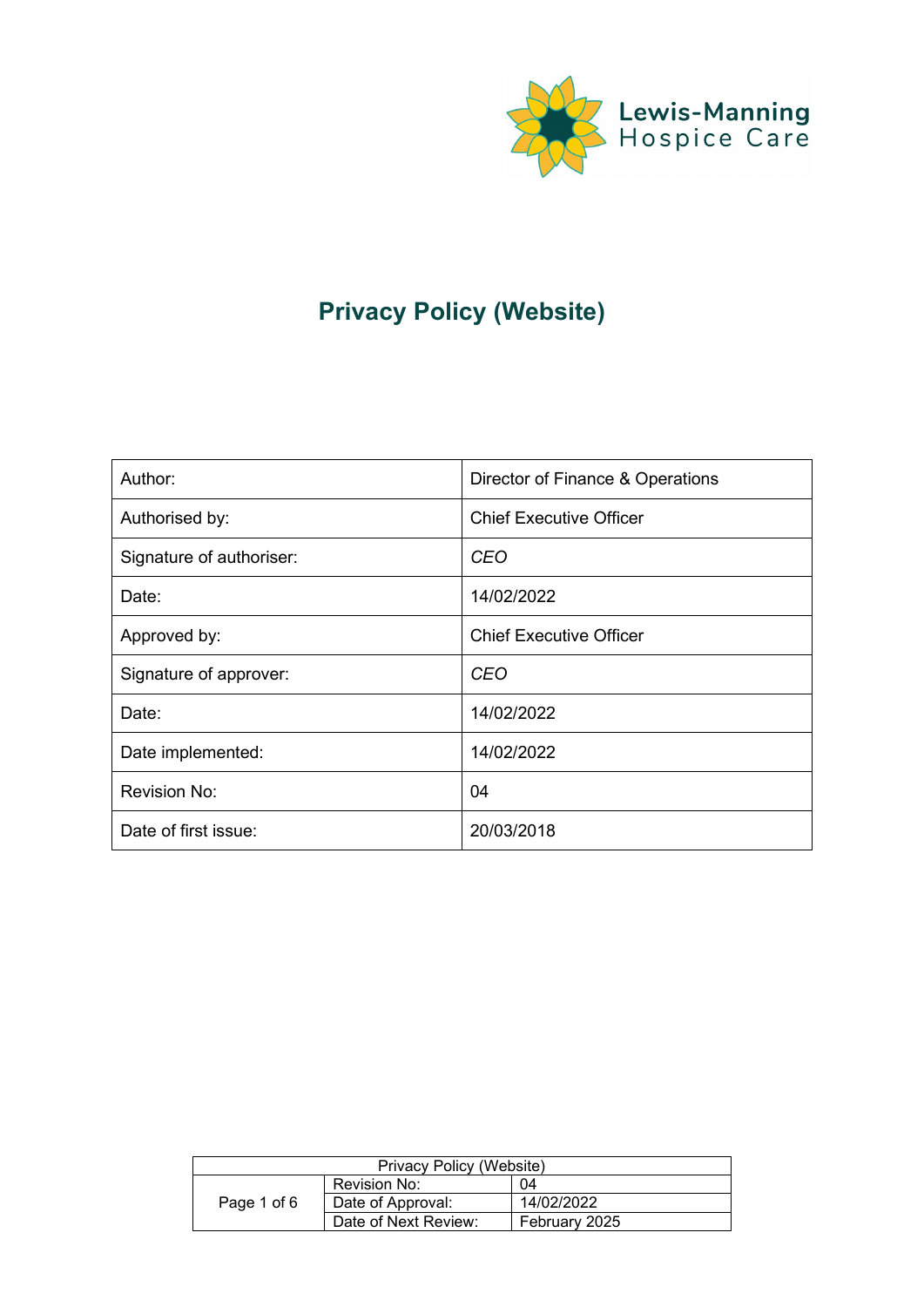# **POLICY**

#### **Introduction**

At Lewis-Manning Hospice Care, we are committed to protecting and respecting your privacy and this Privacy Policy, together with our website Terms and Conditions states how we collect data, how we store it and how we use it.

This Privacy Policy explains when and why we collect personal information, how we use it, the conditions under which we may disclose it to others and how we keep it secure.

## **Our lawful basis for processing your data**

We are under a lawful obligation to comply with the requirements of the Data Protection Act 2018, the General Data Protection Regulations (GDPR) 2018 and the NHS/Caldicott Guardian requirements for confidentiality and information security standards.

We must have a lawful basis for processing your information; this will vary on the circumstances of why we process and how we use your information as follows:

- **Legitimate interests**: our activities as a charity that provides patient care, and also in raising awareness of our services by engaging with current and future supporters (see Legitimate Interest Rationale)
- **Legal obligation**: the processing is necessary for compliance with a legal requirement to which we are subject, e.g. we must provide certain contact information and other details about our services to HMRC and the Charities Commission
- **Public interest**: the processing is necessary for us to perform a task in the public interest or for our official functions, and the task or function has a clear basis in law
- **Contract**: the processing is necessary for a contract we have with the individual, or because they have asked us or you to take specific steps before entering into a contract

## **Who is Lewis-Manning Hospice Care?**

Lewis-Manning Hospice Care is Poole's voluntary hospice offering free specialist palliative nursing care to the people of Poole, Bournemouth, Purbeck and the surrounding towns and villages living with cancer and other life-limiting illnesses. We are a registered charity (Registered Charity Number 1120193), regulated and inspected by the Care Quality Commission and with the Information Commissioner in accordance with the Data Protection Act 2018.

## **How do we collect information from you?**

We obtain personal information from you when a referral is made to us, when you make a donation to us, enquire about our events and activities, register with us, send or receive an email, ask a question about our services, play our Lottery run by Local Hospice Lottery, or otherwise provide us with your personal information.

In order to provide safe and effective care we collect and share personal data from other professionals including (but not limited to) community teams, GPs, hospitals, local authorities and/or clinical commissioning groups.

| Privacy Policy (Website) |                      |               |  |
|--------------------------|----------------------|---------------|--|
|                          | Revision No:         | 04            |  |
| Page 2 of 6              | Date of Approval:    | 14/02/2022    |  |
|                          | Date of Next Review: | February 2025 |  |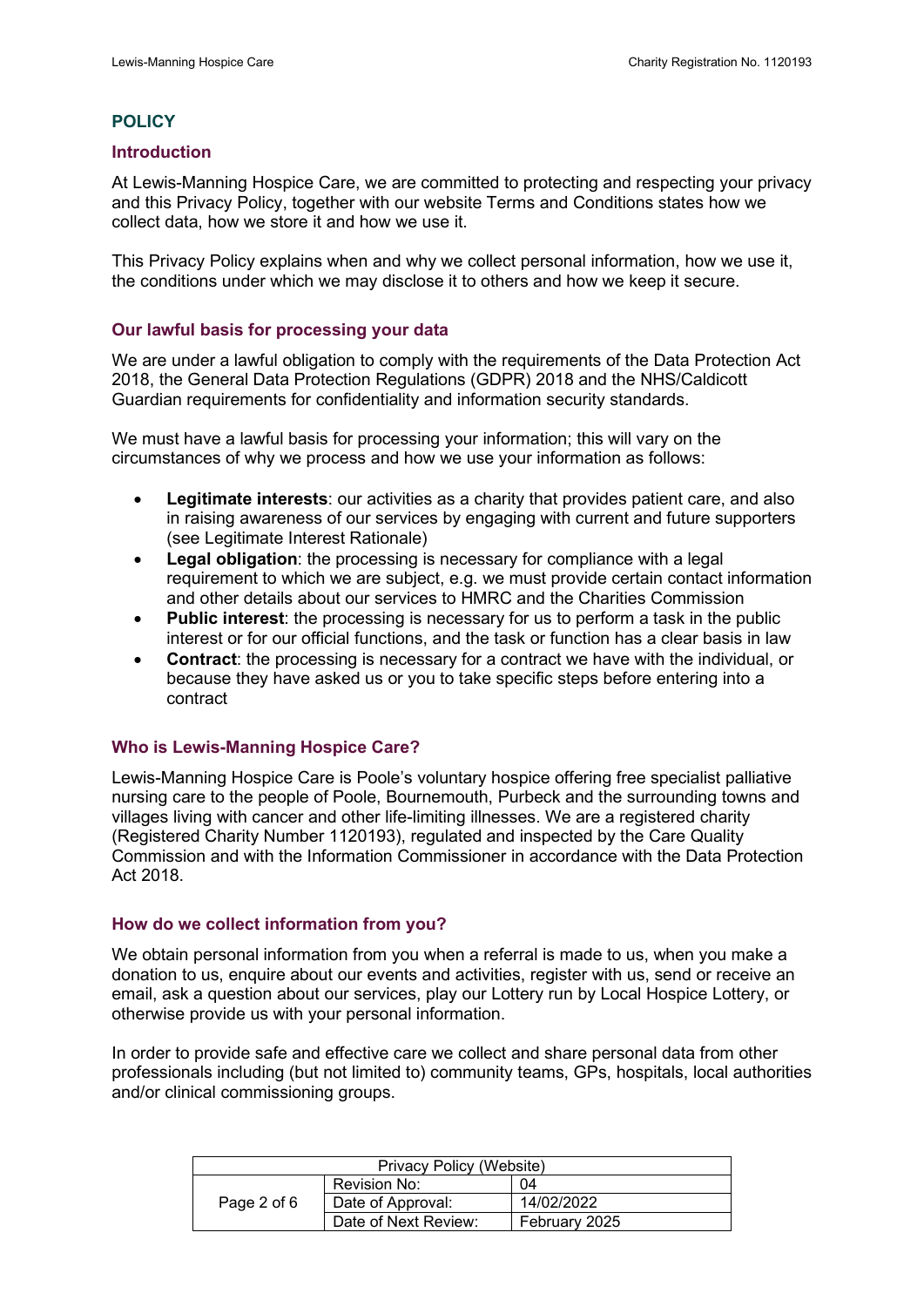We also gather your personal data from organisations providing fundraising services on our behalf, such as, JustGiving and Donr.

# **What type of information is collected from you?**

Personal data is any information that can be used to identify you. The personal information we collect might include your name, address, telephone number/s, email address, IP address (a number that identifies a specific computer or other internet device) and information regarding what pages are accessed and when. Cookie files and IP addresses will not identify you as an individual. For more information on cookie files and IP addresses please refer to our website Terms and Conditions. By continuing to use our site, you agree to our use of cookies.

If you make a donation online, your card information is not held by us, it is collected by our third-party payment processors, who specialise in the secure online capture and processing of credit/debit card transactions, as explained below.

We will only take as much information from you as is needed for the specific reason given and will not record non-relevant data.

# **How is your information used?**

We may use your information to:

- process a donation that you have made
- to carry out our obligations arising from any contracts entered into by you and us
- dealing with entries into a competition
- seek your views or comments on the services we provide
- notify you of changes to our services
- send you communications covered by our legitimate interest in contacting you (please see our Legitimate Interest Rationale), these may include information about campaigns, appeals and other fundraising activities
- process a grant or job application
- supporting your fundraising activity
- complying with our legal obligations, policies and procedures

You can have access to all information held about you, make changes, opt-out of all or specific communication, or request deletion of all or some of your personal data at any time.

If you wish to see our Data Protection Policy on the safe storage, handling and use of personal data please contact us as above. This document also refers to how we manage personal data held on employees and volunteers.

We review our retention periods for personal information on a regular basis. We are legally required to hold some types of information to fulfil our statutory obligations (for example the collection of Gift Aid). We will hold your personal information on our systems for as long as is necessary for the relevant activity, or as long as is set out in any relevant contract you hold with us (please see our Records Retention Policy and Procedure).

## **Who has access to your information?**

We will not sell or rent your information to third parties.

| Privacy Policy (Website) |                      |               |
|--------------------------|----------------------|---------------|
| Revision No:             |                      | 04            |
| Page 3 of 6              | Date of Approval:    | 14/02/2022    |
|                          | Date of Next Review: | February 2025 |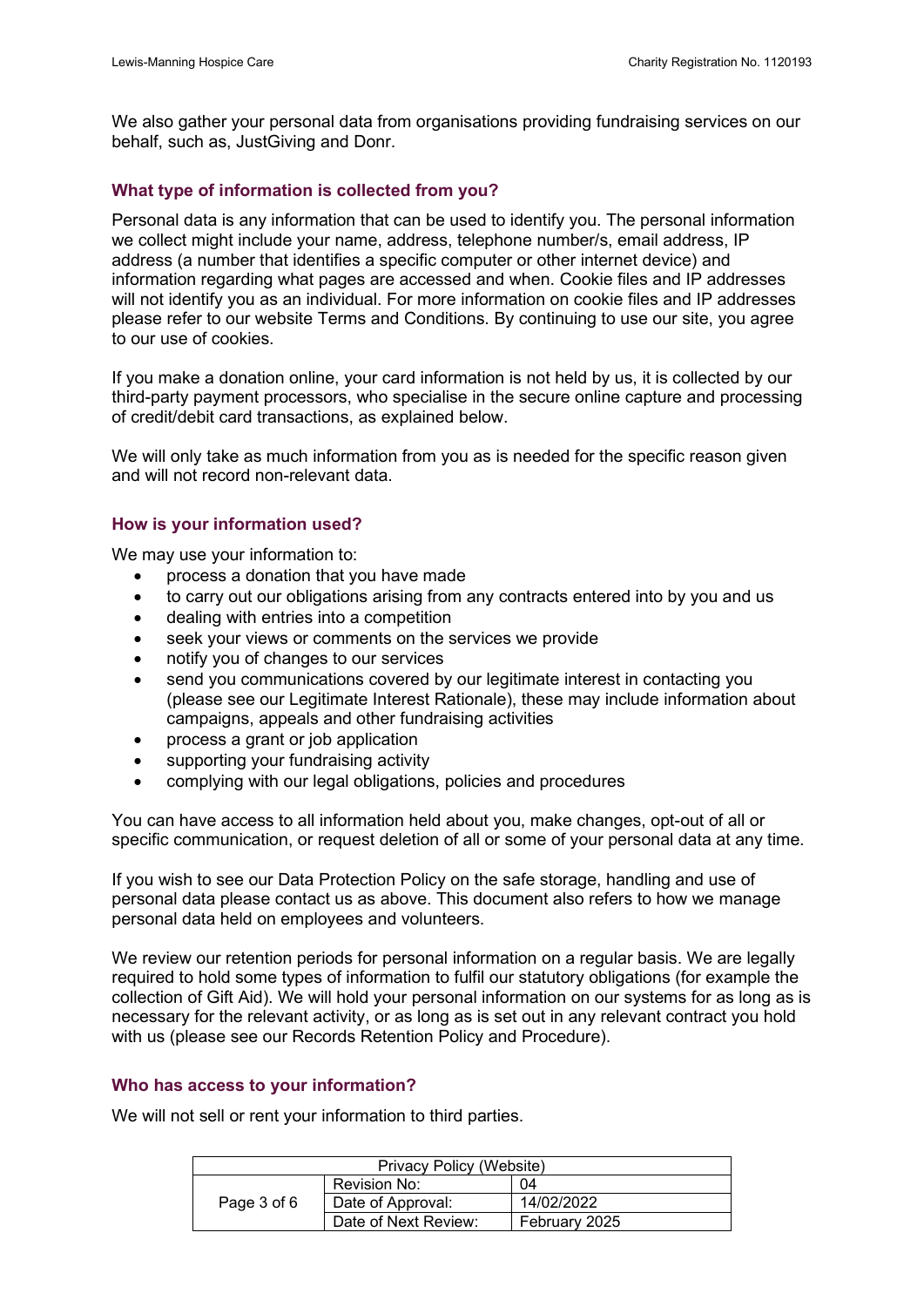We will not share your information with third parties for marketing purposes.

**Third Party Service Providers working on our behalf**: We may pass your information to our third-party service providers, agents subcontractors and other associated organisations for the purposes of completing tasks and providing services to you on our behalf (for example to process donations and send you mailings). However, when we use third party service providers, we disclose only the personal information that is necessary to deliver the service and we have a contract in place that requires them to keep your information secure and not to use it for their own direct marketing purposes. Please be reassured that we will not release your information to third parties for them to use for their own direct marketing purposes, unless you have requested us to do so, or we are required to do so by law, for example, by a court order or for the purposes of prevention of fraud or other crime.

## **Your choices**

You have a choice about whether or not you wish to receive information from us. If you do not want to receive direct marketing communications from us about the vital work we do for older people and our services, then you can select your choices by ticking the relevant boxes situated on the form on which we collect your information.

We will not contact you for marketing purposes by post, email, telephone or text message if you have indicated that you do not wish to be contacted. You can change your marketing preferences at any time by contacting us by email: [fundraisingteam@lewis-manning.co.uk](mailto:fundraisingteam@lewis-manning.co.uk)  or telephone on 01202 708470.

## **How you can access and update your information**

The accuracy of your information is important to us, therefore if you change email address, or any of the other information we hold is inaccurate or out of date, please email us at: [fundraisingteam@lewis-manning.co.uk,](mailto:fundraisingteam@lewis-manning.co.uk) telephone on 01202 708470, or write to us at: 56 Longfleet Road, Poole BH15 2JD.

You have the right to ask for a copy of the information Lewis-Manning Hospice Care hold about you; this right to access is free of charge. However, we may charge a minimal amount if we receive repetitive requests for the same information, or if the request is manifestly unfounded or excessive.

# **Security precautions in place to protect the loss, misuse or alteration of your information**

When you give us personal information, we take steps to ensure that it's treated securely. When you make a donation via our third-party provider, JustGiving, the sensitive credit or debit card information that you enter online is encrypted and protected by them. The only information they supply to us is your name, address and email address, and details of your donation. Please consult JustGiving's Privacy Policy for more information.

In cases where we use external websites provided by other organisations, such as Twitter or Facebook, then we would ask you to consult their Privacy Policies.

| Privacy Policy (Website) |                      |               |
|--------------------------|----------------------|---------------|
|                          | Revision No:         | ባ4            |
| Page 4 of 6              | Date of Approval:    | 14/02/2022    |
|                          | Date of Next Review: | February 2025 |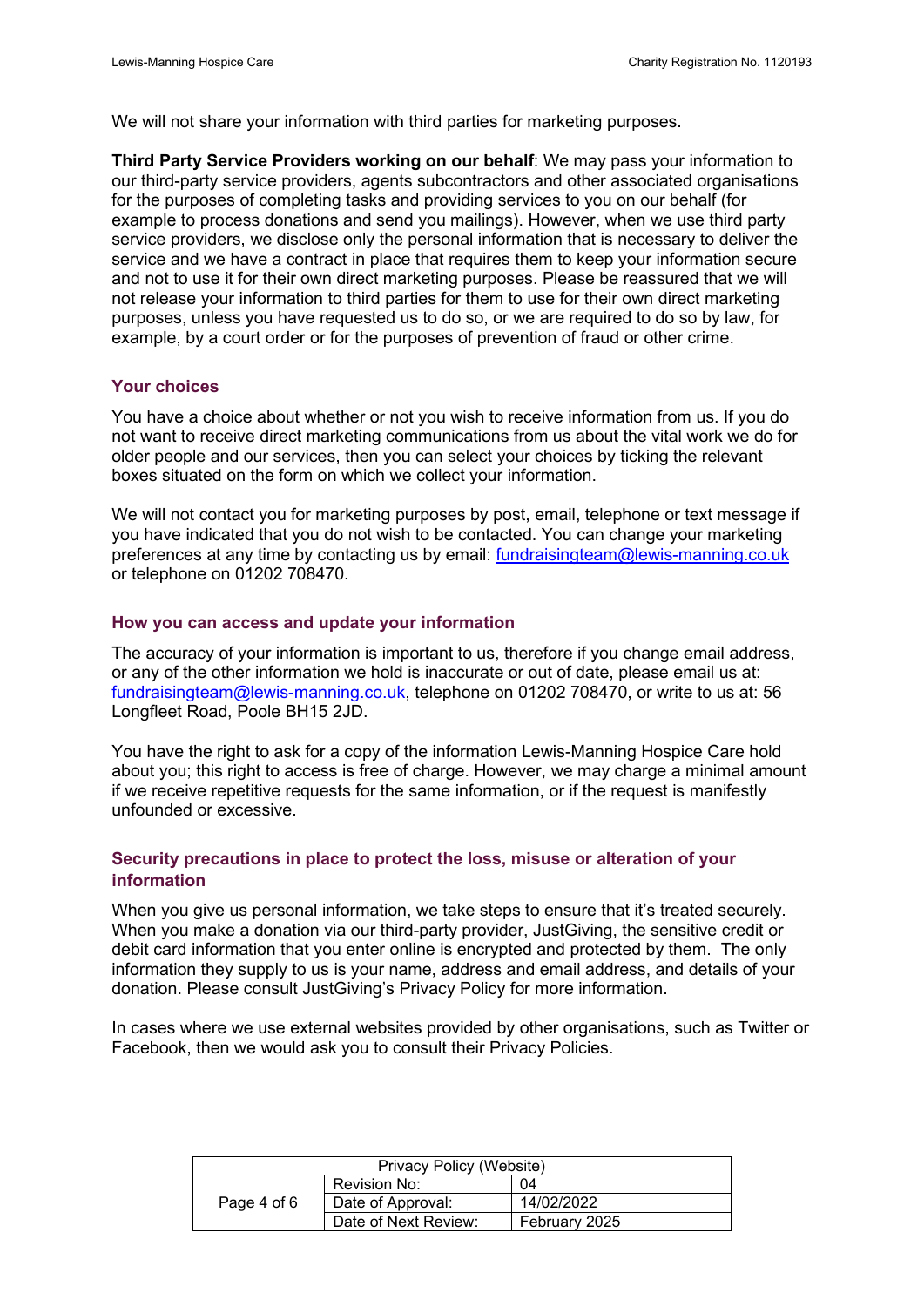## **Use of 'cookies'**

Like many other websites, the Lewis-Manning Hospice Care website uses cookies. 'Cookies' are small pieces of information sent by an organisation to your computer and stored on your hard drive to allow that website to recognise you when you visit. They collect statistical data about your browsing actions and patterns and do not identify you as an individual. This data helps us to improve our website and deliver a better more personalised service.

It is possible to switch off cookies by setting your browser preferences. However this may result in a loss of functionality when using our website.

## **Links to other websites**

Our website may contain links to other websites run by other organisations. This privacy policy applies only to our website, so we encourage you to read the privacy statements on the other websites you visit. We cannot be responsible for the privacy policies and practices of other sites even if you access them using links from our website.

In addition, if you linked to our website from a third-party site, we cannot be responsible for the privacy policies and practices of the owners and operators of that third party site and recommend that you check the policy of that third party site.

# **16 or Under**

We are concerned to protect the privacy of children aged 16 or under. If you are aged 16 or under, please make sure you have your parent/guardian's permission beforehand whenever you provide us with personal information.

## **Review of this Policy**

We keep this Policy under regular review. This Policy was last updated in January 2022.

## **Your Privacy**

Lewis-Manning Hospice Care takes your privacy seriously. We are committed to protecting your personal information.

To download our full Privacy Policy featured above, please click here.

If you wish to read our Legitimate Interest Rationale Document, please click here.

# **Contact Details**

To exercise any of these rights, or if you have any questions or complaints about how we handle your data, please contact the Data Controller in the first instance in writing at 56 Longfleet Road, Poole BH15 2JD, by email at [enquiries@lewis-manning.co.uk,](mailto:enquiries@lewis-manning.co.uk) or by telephone on 01202 708470.

You can contact the Information Commissioners Office via email at the Information Commissioner's Office, Wycliffe House, Water Lane, Wilmslow, Cheshire. SK9 5AF, or by telephone 0303 123 1113, or by email at<https://ico.org.uk/global/contact-us/email/>

| Privacy Policy (Website) |                      |               |
|--------------------------|----------------------|---------------|
|                          | Revision No:         | 04            |
| Page 5 of 6              | Date of Approval:    | 14/02/2022    |
|                          | Date of Next Review: | February 2025 |